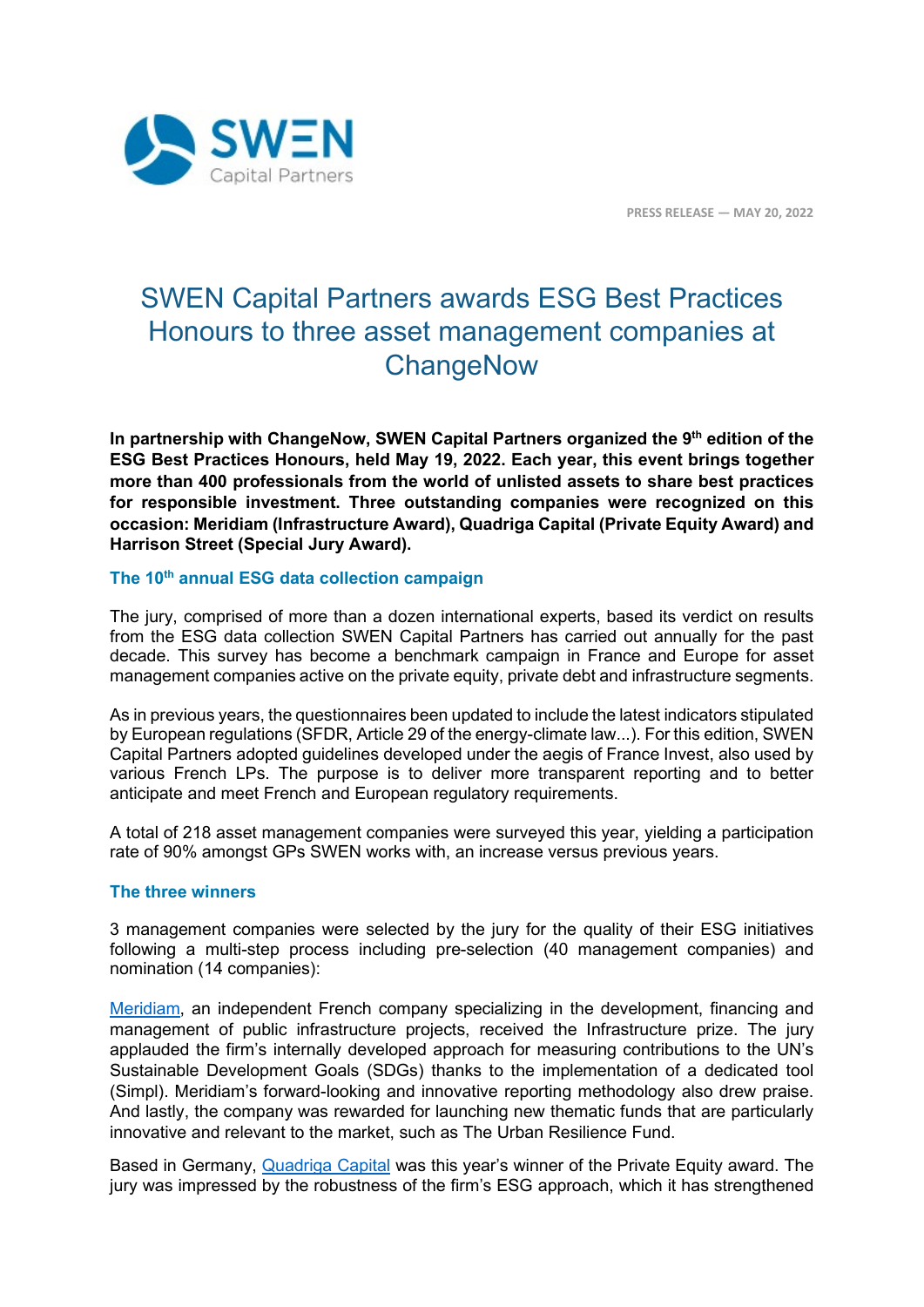year after year. The group has also become a signatory to the International Finance Corporation's (IFC) Operating Principles for Impact Management, which demonstrates a commitment to integrating impact into its investment strategies.

The Special Jury Asward went to [Harrison Street,](https://www.harrisonst.com/) an American management company known for setting certification objectives for all its real-estate investments. The certification aims to reward buildings—particularly retirement homes—that incorporate well-being, accessibility, comfort and safety criteria into their design. Harrison Street played a key role in the development of the "Fitwel" standard for senior housing, which is certified by the [Center for](https://www.fitwel.org/centerforactivedesign/)  [Active Design.](https://www.fitwel.org/centerforactivedesign/)

## **Changes in observed ESG practices**

The Best Practices Honours are a core expression of SWEN Capital Partners' responsible investment approach, which has made the firm a pioneer in ESG for close to 10 years. Historically a decision-making tool, the data collection campaign that precedes this annual ceremony also makes it possible to follow the behavior of players in the sector and the evolution of companies' sustainability and ESG performance.

Four key phases of development to date in the unlisted asset industry have been identified by SWEN's ESG investment teams, under the stewardship of Isabelle Combarel, Deputy Managing Director in charge of Development and ESG.

**1/** Before 2016: ESG as a differentiating factor

ESG integration was still in its infancy: 42% of management companies publicly shared a responsible investment policy in 2015, versus 70% in 2021. Approximately 60% were PRI[1](#page-1-0) signatories in 2015, climbing to 83% in 2021 In 2015, just 1 in 10 firms published an annual ESG report, as compared to nearly half in 2021.

## **2/** 2015-2018: acceleration phase

Management companies shifted into higher gear impelled by the regulatory environment and international objectives (Article 173 on ESG and climate disclosure requirements, the UN's Sustainable Development Goals, the Paris Climate Agreement, etc.). In 2018, 4 out of 5 management companies tracked the CSR performance of their holdings, whereas only half did so in 2015.

## **3/** 2018-2021: structuring phase

As the ESG approach became more widespread the business consequently gained in professionalism. An entire ecosystem of professionals and solutions began to take shape and grow. Specialized consultants sprang up to meet the increasingly sophisticated demands of clients motivated in part by regulatory requirements that were just beginning to emerge. ESG data collection tools and processes became more industrialized.

The priority for PE firms at this time lay in supporting their holdings and implementing roadmaps to address the key ESG issues of each one. Some 2 out of 3 GPs possessed ESG roadmaps at this juncture (vs. 53% in 2018). This support was increasingly incorporated into contractual documentation. In 2016, half of companies indicated that they applied such contractual clauses in shareholder agreements; in 2020, a full three-quarters did so.

<span id="page-1-0"></span><sup>1</sup> Principles for Responsible Investment.